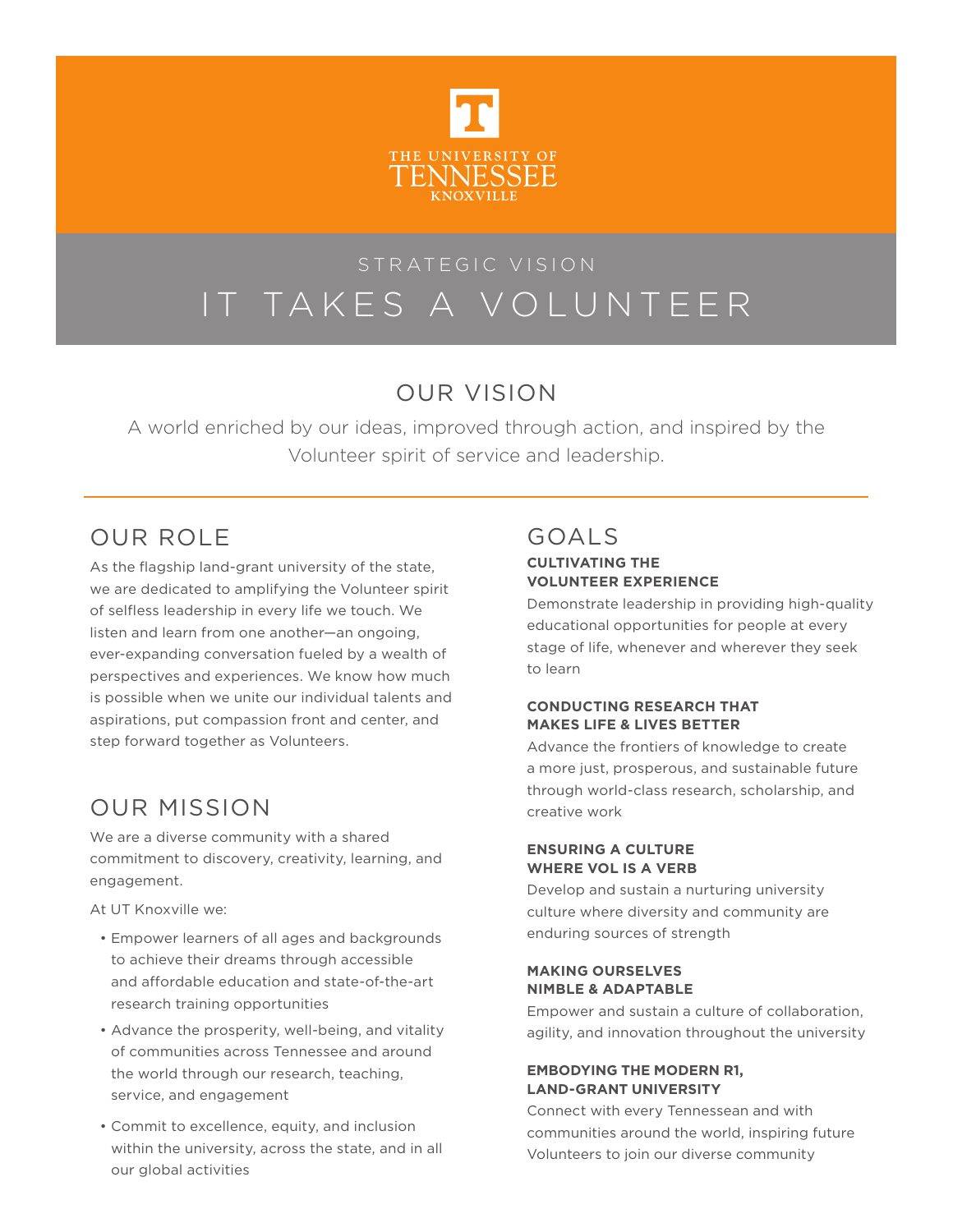## CULTIVATING THE VOLUNTEER EXPERIENCE

Demonstrate leadership in providing high-quality educational opportunities for people at every stage of life, whenever and wherever they seek to learn

As Tennessee's flagship university, we commit to lighting the way for others and serving as a catalyst for opportunities—on our campus and in communities near and far. Innovative, enriching learning experiences extend the reach of our mission. Our objectives and priorities are:

## **Provide learners at all levels with opportunities to engage in rich learning and in scholarship that is collaborative, inquiry-based, experiential, affordable, and relevant**

- Create a uniting Volunteer experience for every student that is grounded in the three pillars: the courage to care, the courage to think big, the courage to lead
- Promote active engagement in research, scholarship, and experiential learning for all students

## **Deliver educational opportunities that are responsive to the needs of learners**

- Create flexible modular learning structures that allow students to choose sets of courses that interest them and combine those modules in individualized ways
- Develop innovative models for degree, nondegree, and certificate programs that are accessible and responsive to the needs of learners

## **Support curricular innovations that align with 21st-century workforce needs and our research strengths and priorities**

- Complete a capacity analysis to identify opportunities for growth and constraints
- Align investments in research and teaching to support curricular innovations
- Increase opportunities for students to major in high-demand programs

## **Ensure that the programs we offer are accessible to communities across Tennessee and beyond**

- Reimagine the land-grant mission to greatly extend the range of educational opportunities we offer beyond the Knoxville campus
- Identify populations that have not participated in educational programs and collaborate with them to deliver programming responsive to their needs

## **FIVE-YEAR TRANSFORMATIONAL PROGRESS**

Implement a universal Volunteer Experience for undergraduate students

Promote innovative interdisciplinary curricula responsive to workforce needs

Provide students with more opportunities to benefit from flexible instructional offerings

## **FIVE-YEAR OPERATIONAL METRICS**

Traditional undergraduate and graduate enrollment

Online undergraduate and graduate enrollment

Undergraduate retention rate

National and international reputation of academic colleges

Enrollment in certificate and nontraditional programs Graduation and job placement rates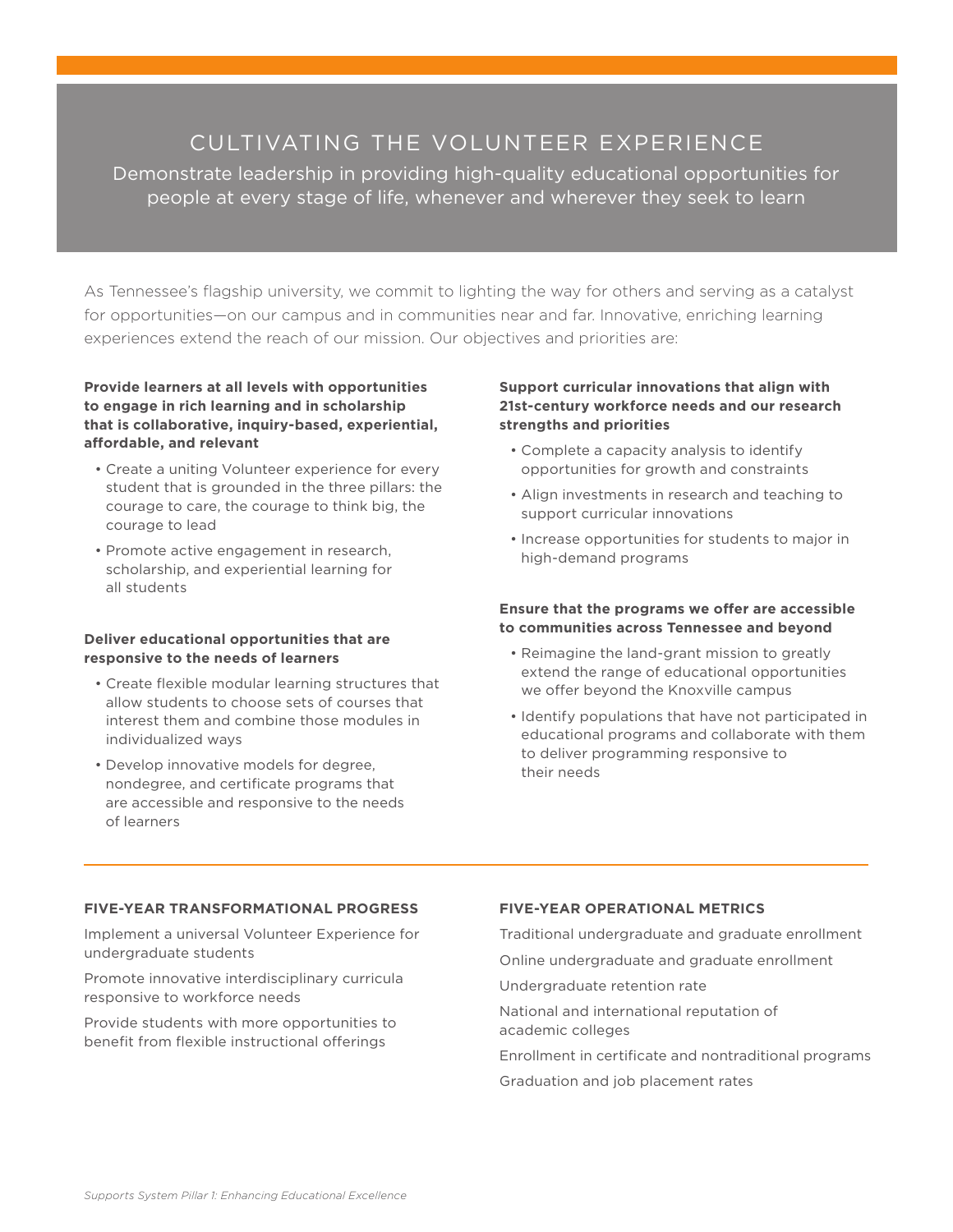## CONDUCTING RESEARCH THAT MAKES LIFE & LIVES BETTER

Advance the frontiers of knowledge to create a more just, prosperous, and sustainable future through world-class research, scholarship, and creative work

Discovery and problem-solving are different at the University of Tennessee—and so are the knowledge and solutions that emerge. We thrive on perspectives and partnerships that stretch our thinking in every direction. To enhance our ability to make our world better, our objectives and priorities are:

#### **Strengthen the impact and reputation of our research, scholarship, and creative activities**

- Support transdisciplinary initiatives in areas strategically important to Tennessee and beyond
- Implement constellation faculty hiring strategies to amplify our research strengths and expand our impact, emphasizing areas of societal importance—from local to global
- Increase the quantity of influential scholarly outputs and outcomes created by our research community
- Ensure that our research community's contributions are appropriately recognized with prominent national and international awards and distinction

#### **Ensure that the research outcomes we generate lead to the creation of a more just, prosperous, and sustainable future**

- Support integrated translational research and inclusive workforce development programs enriched by trusted partnerships with industry, pre-K–12 schools, two- and four-year colleges and universities, community organizations, and government agencies
- Create and nurture research-based partnerships with public-serving organizations to enrich and enhance the health and well-being of Tennessee communities and beyond
- Strengthen Tennessee's innovation economy by creating and sustaining vibrant high-tech companies and the ecosystems in which they thrive.
- Increase the number of faculty, students, and postdoctoral scholars who think and act like entrepreneurs by promoting participation in entrepreneurship programs
- Enhance economic development by attracting and contributing to the success of the industries of the future

#### **Invest in state-of-the-art research infrastructure and frameworks to ensure that our researchers, scholars, and creatives continue to work at the knowledge frontier**

- Foster university-wide and external partnerenabled networking and ideation opportunities for groups with shared interests
- Develop and implement a five-year strategic guide, a living document, to inform investments in state-of-the-art facilities, instruments, and tools
- Establish and sustain an ethos that prizes multidisciplinary research and learning while creating mechanisms that support continued culture enrichment
- Provide a world-class multidisciplinary research training experience to a diverse community of undergraduates, graduate students, and postdoctoral scholars

## **FIVE-YEAR TRANSFORMATIONAL PROGRESS**

State of Tennessee ranked in the top 25 of the State New Economy Index

State of Tennessee ranked in the top 15 in academic research expenditures

UT Knoxville ranked in the top 10 of the HERD ranking of public research universities without a medical school

## **FIVE-YEAR OPERATIONAL METRICS**

Number of prominent faculty awards and recognitions received

Doctoral student enrollment and graduation and postdoc employment

Number of invention disclosures filed

Number of patents filed and issued

Number of licenses and options executed

Number of start-ups created and supported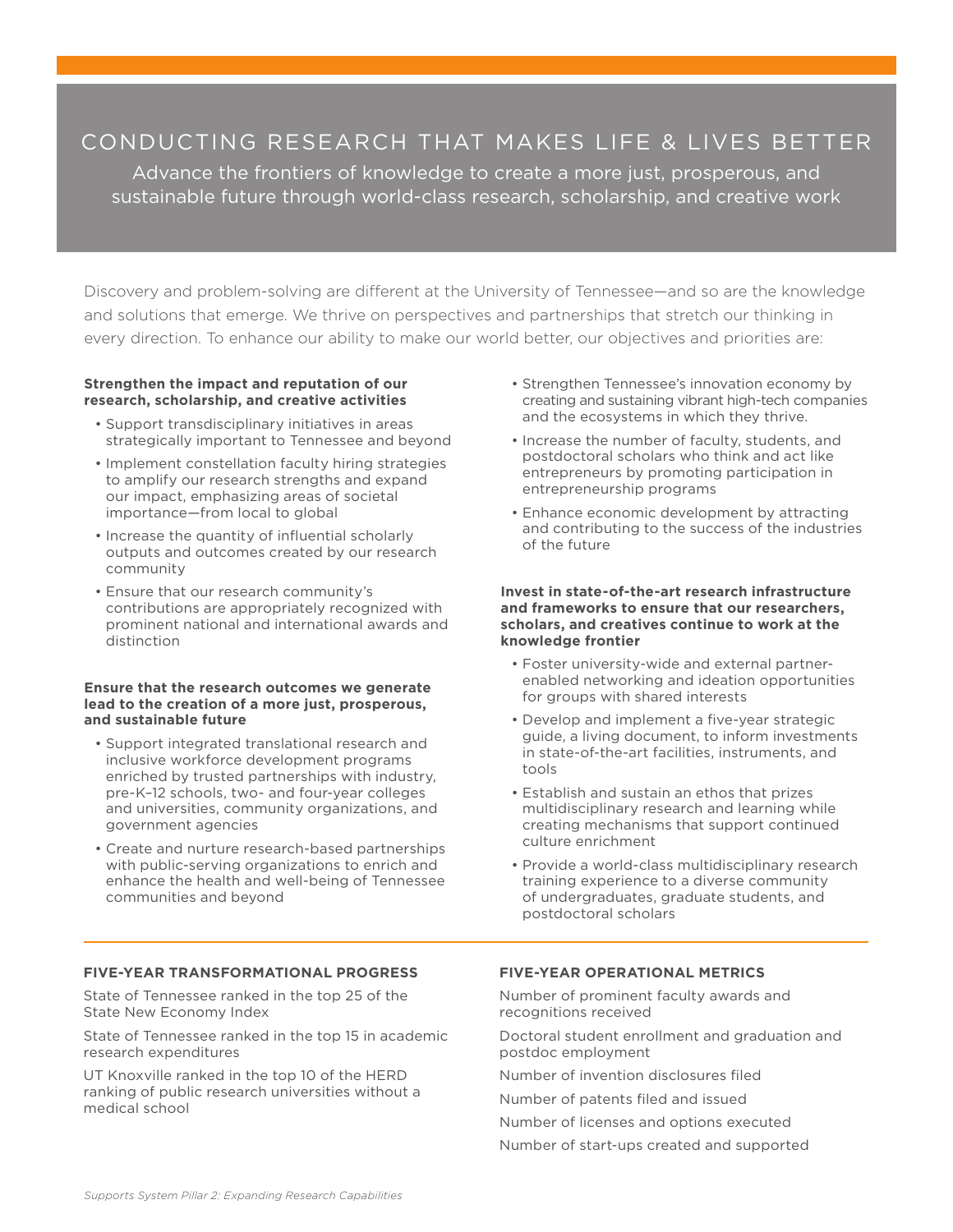## ENSURING A CULTURE WHERE VOL IS A VERB Develop and sustain a nurturing university culture where diversity and community are enduring sources of strength

We commit to creating inclusive learning and work environments where civility, accountability, cultural competency, and equitable access are hallmarks of the UT Knoxville community. We value and affirm differences in race, culture, world views, beliefs, identities, and abilities. These efforts are indispensable to attracting and retaining the students, faculty, and staff whose energy and commitment fulfill our mission. To accomplish this goal we will:

**Implement structures and practices that attract and retain a diverse community of faculty, staff, and students and that support a culture where everyone matters and belongs**

- Implement, advance, and evolve diversity action plan goals, sharing progress and continuing to solicit feedback and input
- Identify and remedy structural impediments to recruiting and retaining students and employees from diverse populations, including financial, social, and logistical impediments

#### **Challenge students to examine their understandings of the world and their capacity to act as members of an inclusive community.**

- Provide opportunities for all students to engage and learn more about shared expectations for respect and inclusion
- Expand current campus initiatives for cultivating an inclusive campus community

**Nurture change that supports inclusive behaviors and a culture of respectful dialogue to create greater understanding of difference, starting with our administration, faculty, and staff**

- Invest in educational opportunities for faculty, staff, and administrators that advance new approaches to teaching, learning, and development in diverse communities
- Prioritize training and inclusion discussions with various departments and units

## **FIVE-YEAR TRANSFORMATIONAL PROGRESS**

Develop a national reputation for "Vol is a Verb"

Be a national model for civility and community and for diversity of ideas

Develop a culture and climate where employees consider the university a national employer of choice

## **FIVE-YEAR OPERATIONAL METRICS**

Undergraduate applications and enrollment of students of color and international students

Number of students receiving the Tri-Star Scholarship

Support for need-based scholarships

Retention and graduation rate gaps for students of color

Number of employees of color

Expansion of pathway initiatives to facilitate enrollment of students from historically underrepresented communities

Graduate and professional enrollment of students of color and international students

Number of graduate and professional academic programs that use holistic admissions practices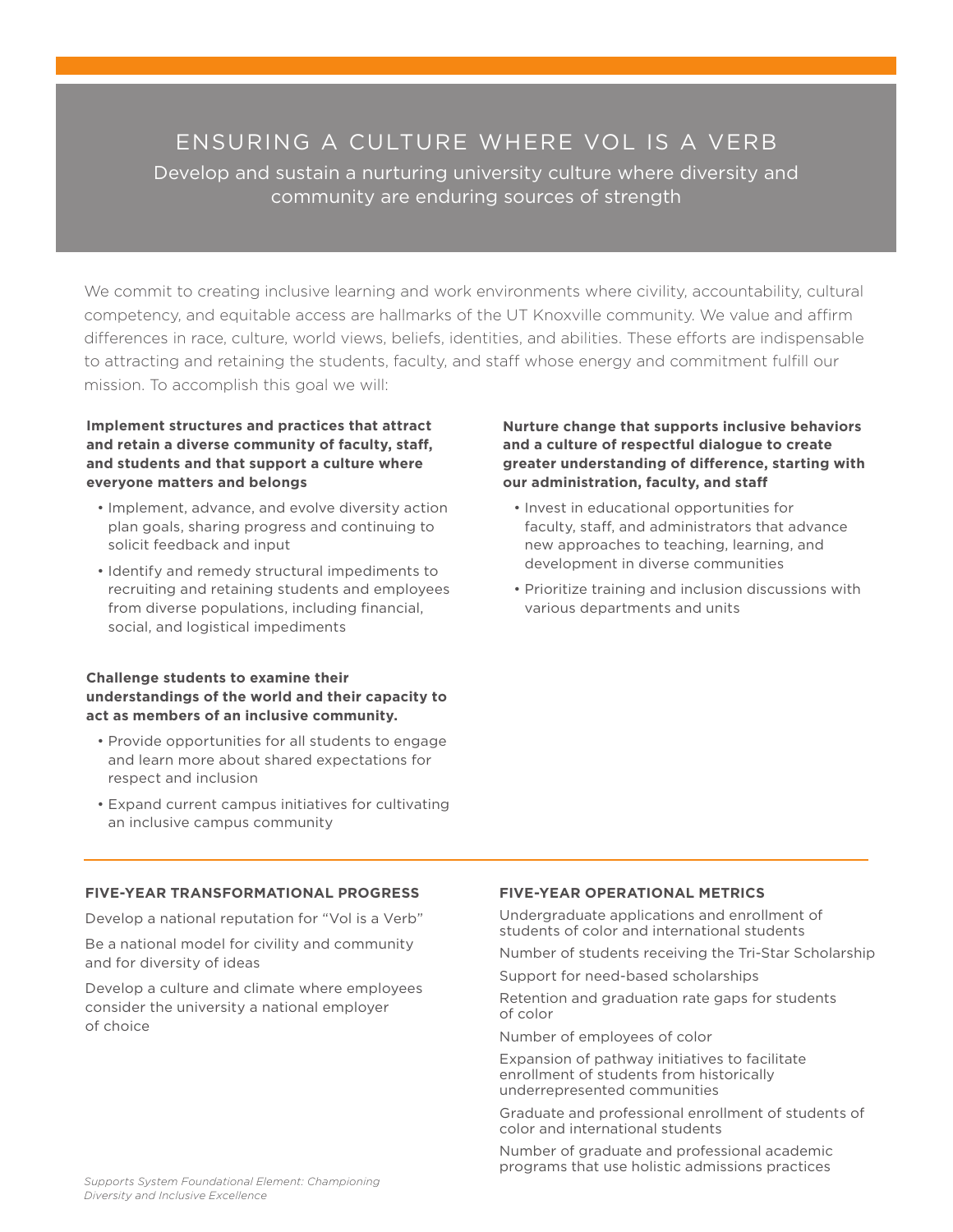## MAKING OURSELVES NIMBLE & ADAPTABLE

Empower and sustain a culture of collaboration, adaptability, and innovation

Meeting the changing needs of society and achieving our institutional goals require collaboration, adaptability, and innovation. To foster collaboration and adaptation that go far beyond how we operate to become our ethos, we will:

## **Enhance a campus-wide culture of innovation and collaboration at all levels**

- Make collaboration and innovation a priority in every campus unit so that processes and procedures are more meaningful, effective, and efficient
- Invest in physical spaces that enable innovation and collaboration; re-envision how we use office spaces to enhance collaboration both across campus and between campus and external partners
- Leverage Cherokee Farm as a centerpiece for innovation and collaboration through interdisciplinary collaboration and inclusive economic development

## **Adapt current structures and systems to foster identity and collaboration while supporting innovation**

• Sustain a culture of innovation and collaboration by creating integrated processes and systems to efficiently support students, no matter where they are, from prospective to alumni

- Incentivize innovation in academic and research programs by identifying business process and system improvements to support faculty and staff collaboration and innovation in teaching and research across our multiple locations—main campus, UTIA, UTSI, Cherokee Farm, Oak Ridge Institute at UT, and Extension
- Review campus academic structure for maximum effectiveness in developing identity, collaborating, and supporting innovation

**Foster organizational agility and innovation by developing incentives for innovative and transformational work that also breaks or blurs the lines of organizational silos**

- Create seed money pool for faculty- and staffdriven projects that meet specified criteria
- Provide time for innovation through course release for faculty or project work time for staff
- Develop a system to recognize and celebrate collaborations both internally and externally

## **FIVE-YEAR TRANSFORMATIONAL PROGRESS**

Implement budget allocation model

Complete integrated campus and Cherokee Farm master plan

Implement customer relationship management (CRM) system

Consider (and implement if applicable) revised academic structure

## **FIVE-YEAR OPERATIONAL METRICS**

Number of processes reviewed and potentially updated

Number of LEAN events performed

Completion of communications process flows

Integration of IT systems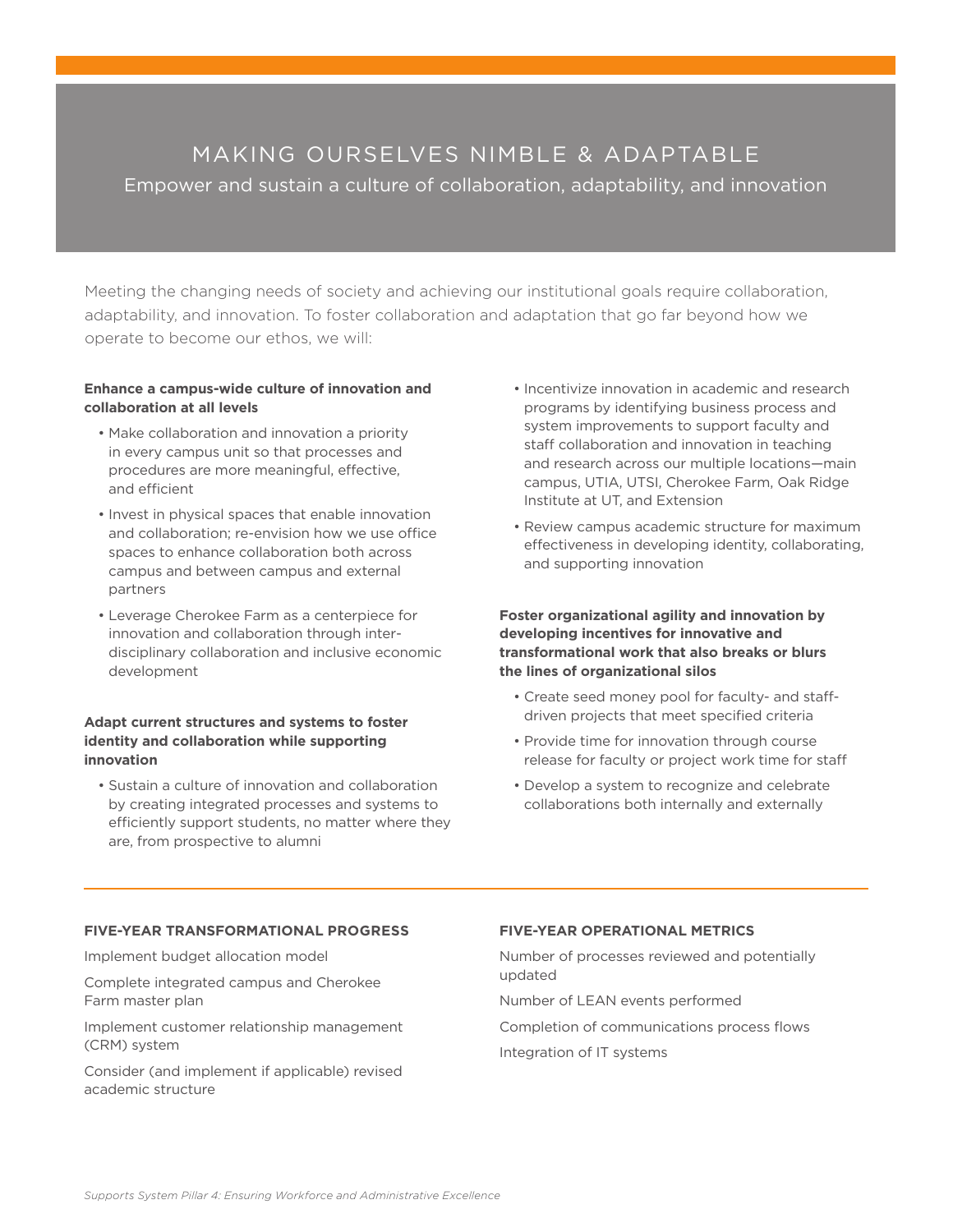EMBODYING THE MODERN R1, LAND-GRANT UNIVERSITY Connect with every Tennessean and with communities around the world, inspiring future Volunteers to join our diverse community

Outreach and engagement are fundamental to our mission and vital to our success. Amplifying the Volunteer spirit of leadership and service—creating experiences and outcomes for everyone whose lives we touch—requires deepening our connections at home and extending our national and global networks. To expand and enhance the Volunteer community, we will:

### **Deepen and extend the university's ability to connect with Tennesseans**

- Create and foster a campus-wide culture of service, engagement, extension, and outreach reinforcing our Volunteer brand—by creating a coalition of campus units focused on engagement to align the university across its many parts, and with the needs of Tennessee communities
- Revolutionize the university's presence across the state and create the model 21st-century land-grant university
	- ° Change the experiences Tennesseans have with UT by creating meaningful lifelong access, learning, and engagement opportunities
	- ° Establish alumni area representatives in every county to serve as liaisons
	- ° Develop a marketing plan to raise awareness among Tennesseans about resources of the university and the impact of an engaged university

 ° Create a comprehensive plan for identifying and expanding community education resources and programming for learners of all ages

## **Establish, build upon, and streamline processes to identify community needs and activate university resources to meet those needs**

- Invest in systems, processes, and people to connect efforts across the university and support a culture of service, engagement, extension, and outreach
- Develop appropriate staffing and processes for assessing community needs and reporting to campus leadership

## **FIVE-YEAR TRANSFORMATIONAL PROGRESS**

Expand definition of service, Extension, and engagement aligned with Volunteer identity

Establish and resource alignment coalition

#### **FIVE-YEAR OPERATIONAL METRICS**

Number of off-campus engagements with Tennessee communities

Number of alumni area representatives across Tennessee Net promoter score for alumni engagement events Reputation index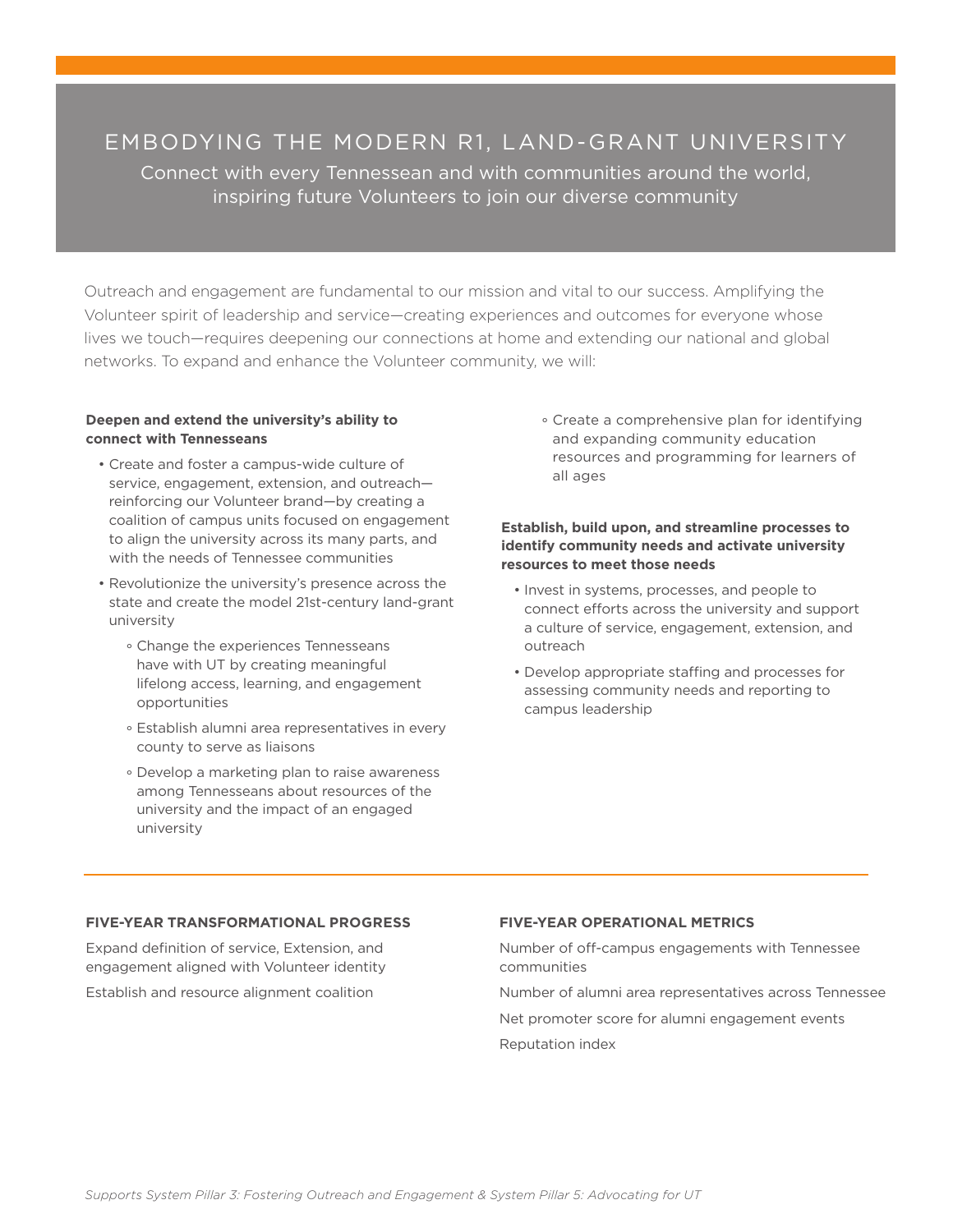## APPENDIX

## GOAL PROGRESS AND METRICS

Data is based on calendar year 2020 (the last full year available) unless otherwise noted. Progress on metrics will be updated quarterly.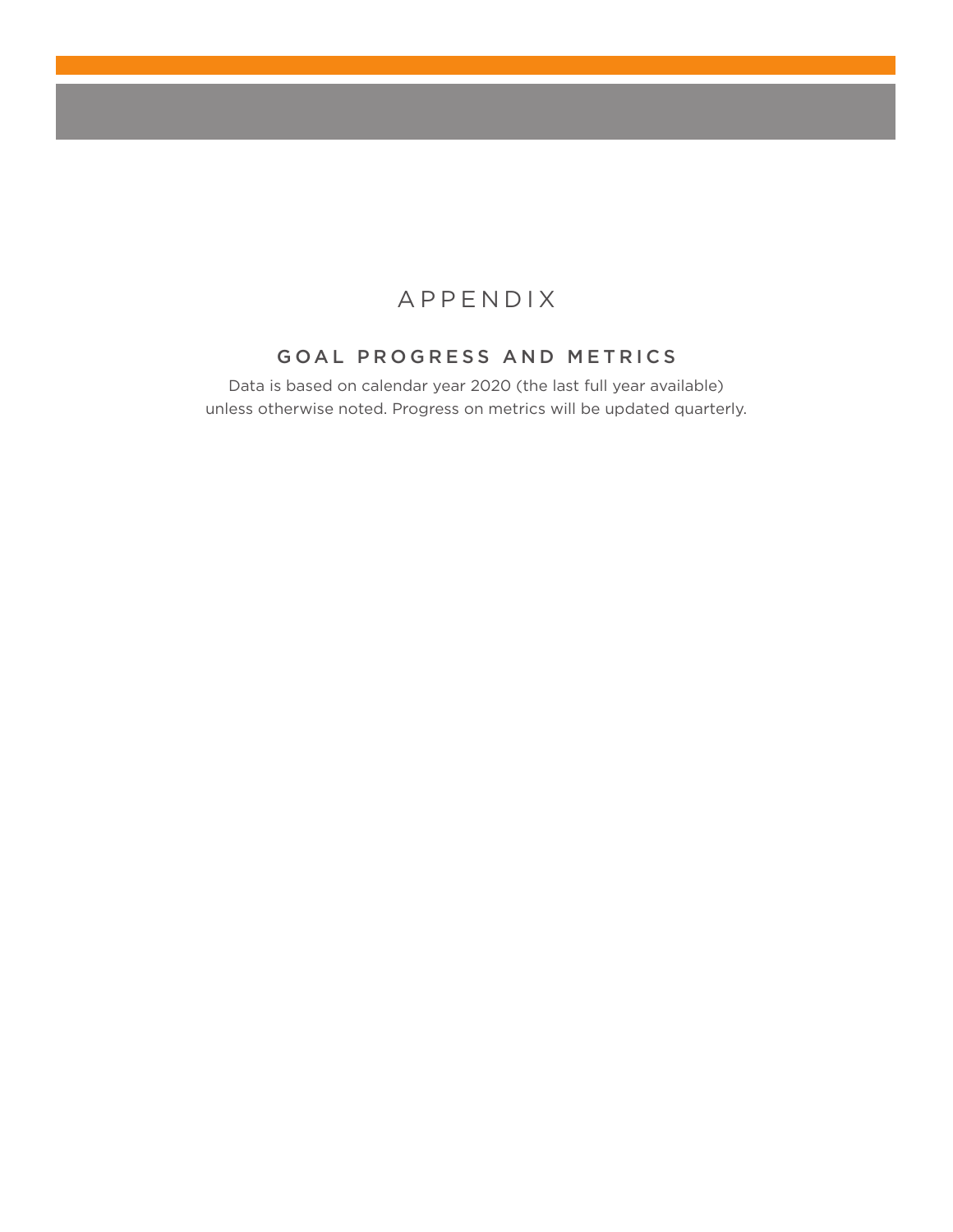# CULTIVATING THE VOLUNTEER EXPERIENCE

Demonstrate leadership in providing high-quality educational opportunities for people at every stage of life, whenever and wherever they seek to learn

| <b>Transformational Progress</b>                                                                | <b>Baseline</b> | <b>Five-Year Goal</b>                                                                                                                                                                                                                                                          |
|-------------------------------------------------------------------------------------------------|-----------------|--------------------------------------------------------------------------------------------------------------------------------------------------------------------------------------------------------------------------------------------------------------------------------|
| Implement a universal Volunteer<br>Experience for undergraduate<br>students                     | 20% complete    | The Volunteer Experience is defined and<br>implemented across the campus. Positive psychology<br>and well-being are infused across colleges<br>and academic affairs units, and at least 50% of<br>undergraduates participate each year in Volunteer<br>Experience initiatives. |
| Promote innovative interdisciplinary<br>curricula responsive to workforce<br>needs              | 10% complete    | The university has developed or expanded<br>innovative curricular programs with an emphasis<br>on interdisciplinary learning and alignment with<br>workforce needs, including industry-relevant<br>credentials.                                                                |
| Provide students with more<br>opportunities to benefit from flexible<br>instructional offerings | 20% complete    | The university has expanded opportunities to<br>complete courses outside the traditional semester<br>and added or developed at least 15 new online<br>programs.                                                                                                                |

| <b>Operational Goals and Metrics</b>                                                                                       | <b>Baseline</b>              | <b>Five-Year Goal</b>                                                                                                             |
|----------------------------------------------------------------------------------------------------------------------------|------------------------------|-----------------------------------------------------------------------------------------------------------------------------------|
| Increase traditional undergraduate<br>enrollment by 15%                                                                    | 24.137                       | 27,756                                                                                                                            |
| Increase traditional graduate<br>enrollment by 20%                                                                         | 5.047                        | 6,056                                                                                                                             |
| Increase online undergraduate<br>enrollment by 150%                                                                        | 117                          | 293                                                                                                                               |
| Increase online graduate enrollment<br>by 50%                                                                              | 1,258                        | 1,887                                                                                                                             |
| Increase undergraduate retention<br>rate by 2%                                                                             | 88%                          | 90%                                                                                                                               |
| Strengthen the national and<br>international reputation of colleges                                                        | Baseline to be<br>determined | The majority of colleges have received at least one<br>form of national or international recognition for<br>programs or teaching. |
| Increase enrollment in certificates by<br>100%                                                                             | 284                          | Certificate enrollment has doubled to 568 students<br>(graduate or undergraduate).                                                |
| Increase enrollment of nontraditional<br>learners (undergraduate students 25<br>or older, or non-degree-seeking) by<br>20% | 1,304                        | 1,565                                                                                                                             |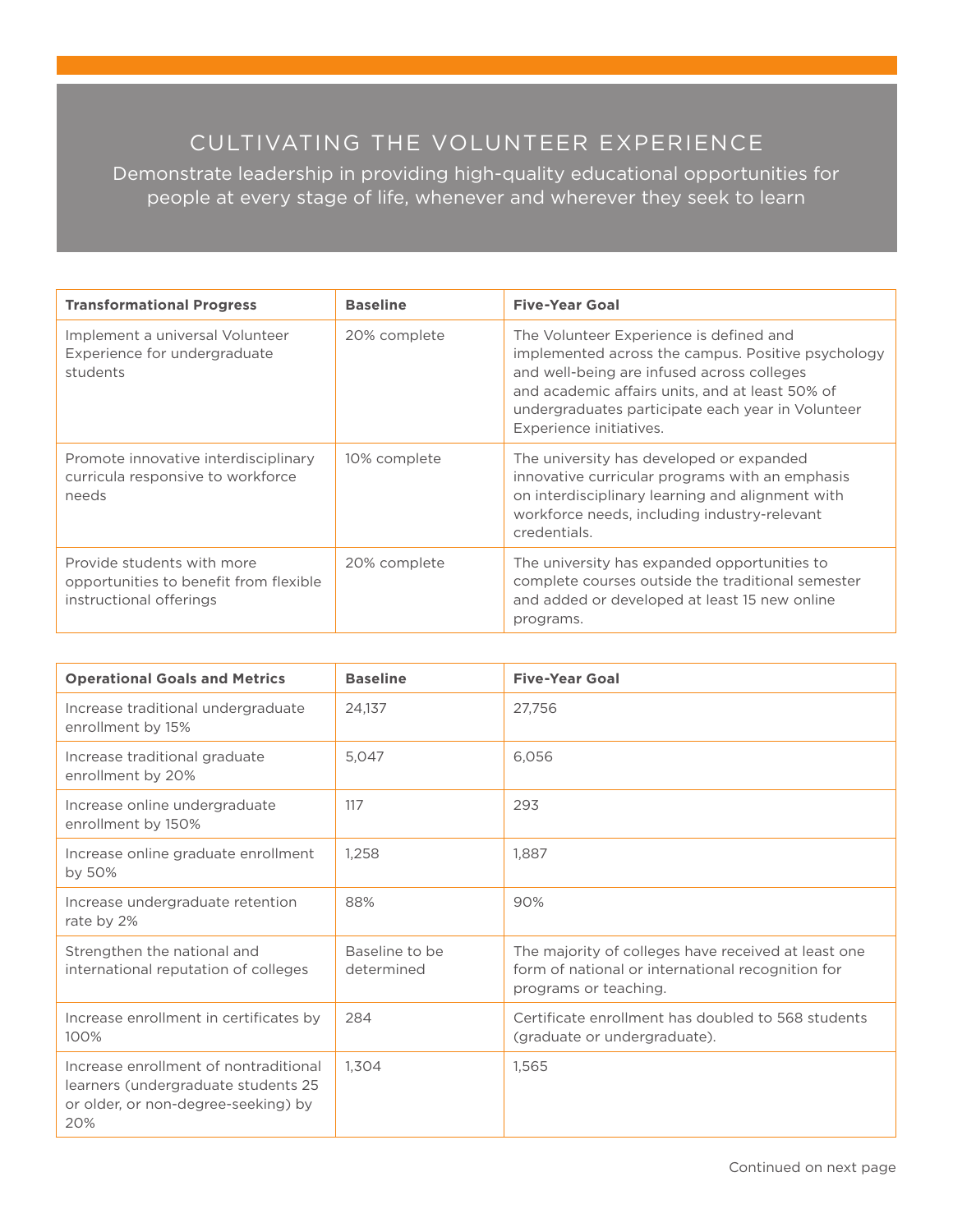| <b>Operational Goals and Metrics</b>                                              | <b>Baseline</b>                                                                                                                                        | <b>Five-Year Goal</b>                                                                                                                                                                                 |
|-----------------------------------------------------------------------------------|--------------------------------------------------------------------------------------------------------------------------------------------------------|-------------------------------------------------------------------------------------------------------------------------------------------------------------------------------------------------------|
| Show progress in increasing<br>graduation rate beginning with fall<br>2022 cohort | Rolling baseline.<br>Most recent six-year<br>rate is 71.1% for fall<br>2014 cohort, Most<br>recent four-year rate<br>is 53.8% for fall 2016<br>cohort. | Fall 2022 cohort will outperform prior cohorts in<br>four-year graduation rate (known in 2026) and six-<br>year graduation rate (known in 2028) and establish<br>baseline for continuous improvement. |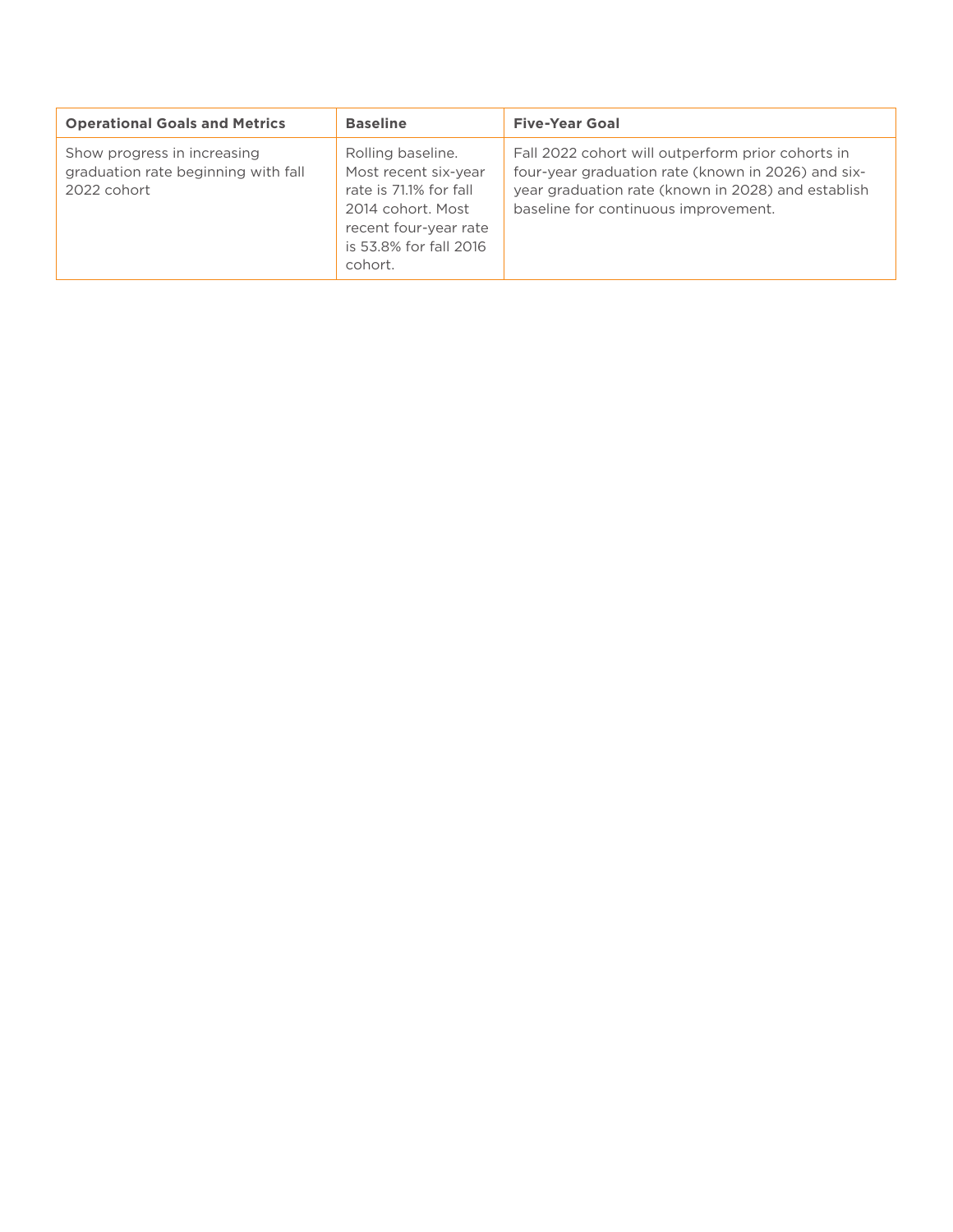## CONDUCTING RESEARCH THAT MAKES LIFE & LIVES BETTER

Advance the frontiers of knowledge to create a more just, prosperous, and sustainable future through world-class research, scholarship, and creative work

| <b>Transformational Progress</b>                                                                                                                                                                                            | <b>Baseline</b>                                                                                   | <b>Five-Year Goal</b>                                                                                  |
|-----------------------------------------------------------------------------------------------------------------------------------------------------------------------------------------------------------------------------|---------------------------------------------------------------------------------------------------|--------------------------------------------------------------------------------------------------------|
| State of Tennessee ranked in the top 25 of the<br>State New Economy Index, which measures<br>the extent to which state economies are<br>knowledge-based, globalized, entrepreneurial,<br>IT-driven, and innovation-oriented | No. 30 (2020 report);<br>No. 34, average ranking<br>over last three reports<br>(2014, 2017, 2020) | State of Tennessee is ranked in the top<br>25 of states for innovation/knowledge<br>economies in 2026. |
| State of Tennessee ranked in top 15 for<br>academic research expenditures (all Tennessee<br>higher education institutions)                                                                                                  | State of Tennessee<br>No. 20 for academic<br>research expenditures                                | State of Tennessee is No. 15 for academic<br>research expenditures.                                    |
| UT Knoxville HERD survey ranking in top 10 for<br>public research universities without a medical<br>school                                                                                                                  | No. 13 for public<br>research universities<br>without a medical<br>school                         | HERD ranking is No. 10 for public<br>research universities without a medical<br>school.                |

| <b>Operational Goals and Metrics</b>                                                       | <b>Baseline</b> | <b>Five-Year Goal</b> |
|--------------------------------------------------------------------------------------------|-----------------|-----------------------|
| Increase cumulative number of prominent<br>faculty awards and recognitions received by 10% | 375             | 412                   |
| Increase total number of doctoral students<br>enrolled by 10%                              | 2,397           | 2,637                 |
| Increase number of students graduating with a<br>doctoral degree by 10%                    | 620             | 682                   |
| Increase number of postdoctoral scholars<br>employed by 20%                                | 196             | 235                   |
| Increase invention disclosures filed annually by<br>20%                                    | 125             | 150                   |
| Increase the number of start-ups created and<br>supported annually by 200%                 | 34              | 100                   |
| Increase the number of provisional and utility<br>patents filed annually by 20%            | 78              | 94                    |
| Increase the number of patents issued annually<br>by 20%                                   | 18              | 22                    |
| Increase the number of licenses/options<br>executed annually by 25%                        | 21              | 26                    |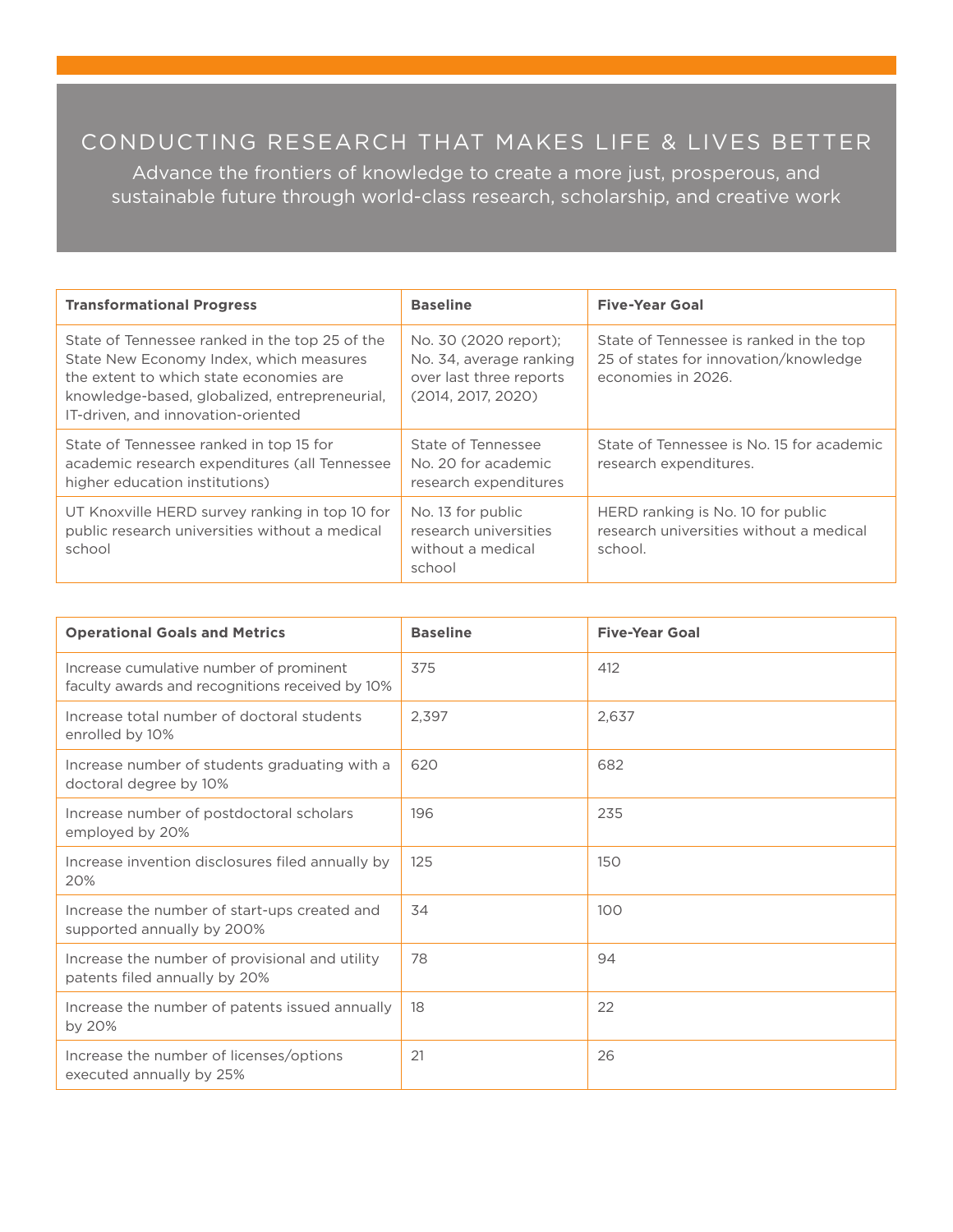# ENSURING A CULTURE WHERE VOL IS A VERB

Develop and sustain a nurturing university culture where diversity and community are enduring sources of strength

| <b>Transformational Progress</b>                                                                                                                                                              | <b>Baseline</b>                                                                                                                                 | <b>Five-Year Goal</b>                                                                                                                                                          |
|-----------------------------------------------------------------------------------------------------------------------------------------------------------------------------------------------|-------------------------------------------------------------------------------------------------------------------------------------------------|--------------------------------------------------------------------------------------------------------------------------------------------------------------------------------|
| Develop a national reputation for<br>"Vol is a Verb"                                                                                                                                          | Vol is a Verb rebrand rollout<br>campaign (2020-21 AY)                                                                                          | Vol is a Verb is connected to all<br>aspects of campus organizational<br>culture and recognized by peer<br>institutions as model for diversity.<br>equity, and inclusion work. |
| Be a national model for programming<br>around (1) civility and community<br>to achieve greater understanding<br>and appreciation for diversity and<br>differences, and (2) diversity of ideas | Create a standing committee to<br>develop a framework for civility.<br>community, and viewpoint diversity<br>for campus programming initiatives | Framework is recognized by peer<br>institutions as model for civility.<br>community, and viewpoint diversity.                                                                  |
| Develop a culture and climate where<br>employees consider the university a<br>national employer of choice                                                                                     | Forbes named UT the seventh best<br>place to work in Tennessee.                                                                                 | Forbes names UT in the top three<br>best places to work in Tennessee.                                                                                                          |

| <b>Operational Goals and Metrics</b>                                                | <b>Baseline</b>                | <b>Five-Year Goal</b>                                                                                                                                                                                                        |
|-------------------------------------------------------------------------------------|--------------------------------|------------------------------------------------------------------------------------------------------------------------------------------------------------------------------------------------------------------------------|
| Increase undergraduate applications<br>and enrollment for students of color         | 7,114 (fall 2020 applications) | Increase undergraduate applications<br>for students of color by 20%                                                                                                                                                          |
|                                                                                     |                                | Increase undergraduate enrollment<br>by recruiting and retaining all<br>students while paying particular<br>attention to the achievement gaps<br>for first-generation, low-income, and<br>underrepresented minority students |
| Increase undergraduate applications<br>and enrollment for international<br>students | 436 (fall 2020 applications)   | Increase undergraduate applications<br>for international students by 25%                                                                                                                                                     |
| Increase by 20% the number<br>of students receiving Tri-Star<br>Scholarships        | 2,631 (fall 2020)              | 3.157                                                                                                                                                                                                                        |
| Increase support for need-based<br>scholarships                                     | 36% need, 64% merit            | 40% need, 60% merit                                                                                                                                                                                                          |
| Close the graduation gap for<br>students of color                                   | 62.5% (fall 2016)              | 67.5% five-year milestone with goal to<br>match campus-wide graduation rate                                                                                                                                                  |
| Close the retention gap for students<br>of color                                    | 85.4% (fall 2018)              | 87.4% five-year milestone with goal to<br>match campus-wide graduation rate                                                                                                                                                  |
| Increase the number of faculty and<br>staff of color                                | 943: 613 S, 330 F (fall 2020)  | To be determined                                                                                                                                                                                                             |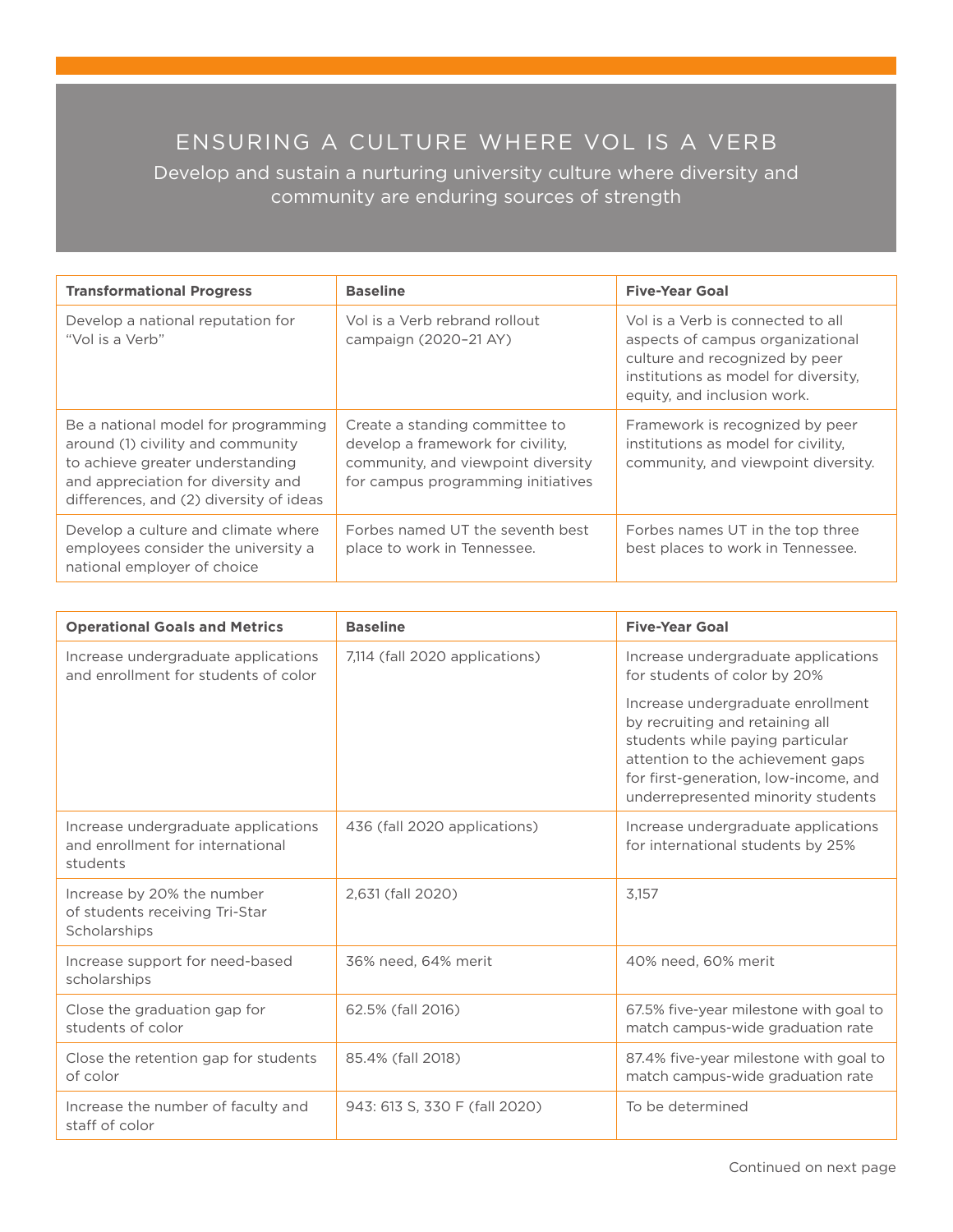| <b>Operational Goals and Metrics</b>                                                                           | <b>Baseline</b> | <b>Five-Year Goal</b>                                                                                             |
|----------------------------------------------------------------------------------------------------------------|-----------------|-------------------------------------------------------------------------------------------------------------------|
| Expand pathway initiatives<br>to facilitate historically<br>underrepresented communities                       | 2               | 5                                                                                                                 |
| Increase graduate and professional<br>enrollment for students of color                                         | 894 (fall 2020) | The number of students of color<br>enrolled in graduate and professional<br>programs has increased significantly. |
| Increase graduate and professional<br>enrollment for international students                                    | 667 (fall 2020) | 901                                                                                                               |
| Expand the number of graduate and<br>professional academic programs<br>utilizing holistic admissions practices | 0 (fall 2020)   | 25                                                                                                                |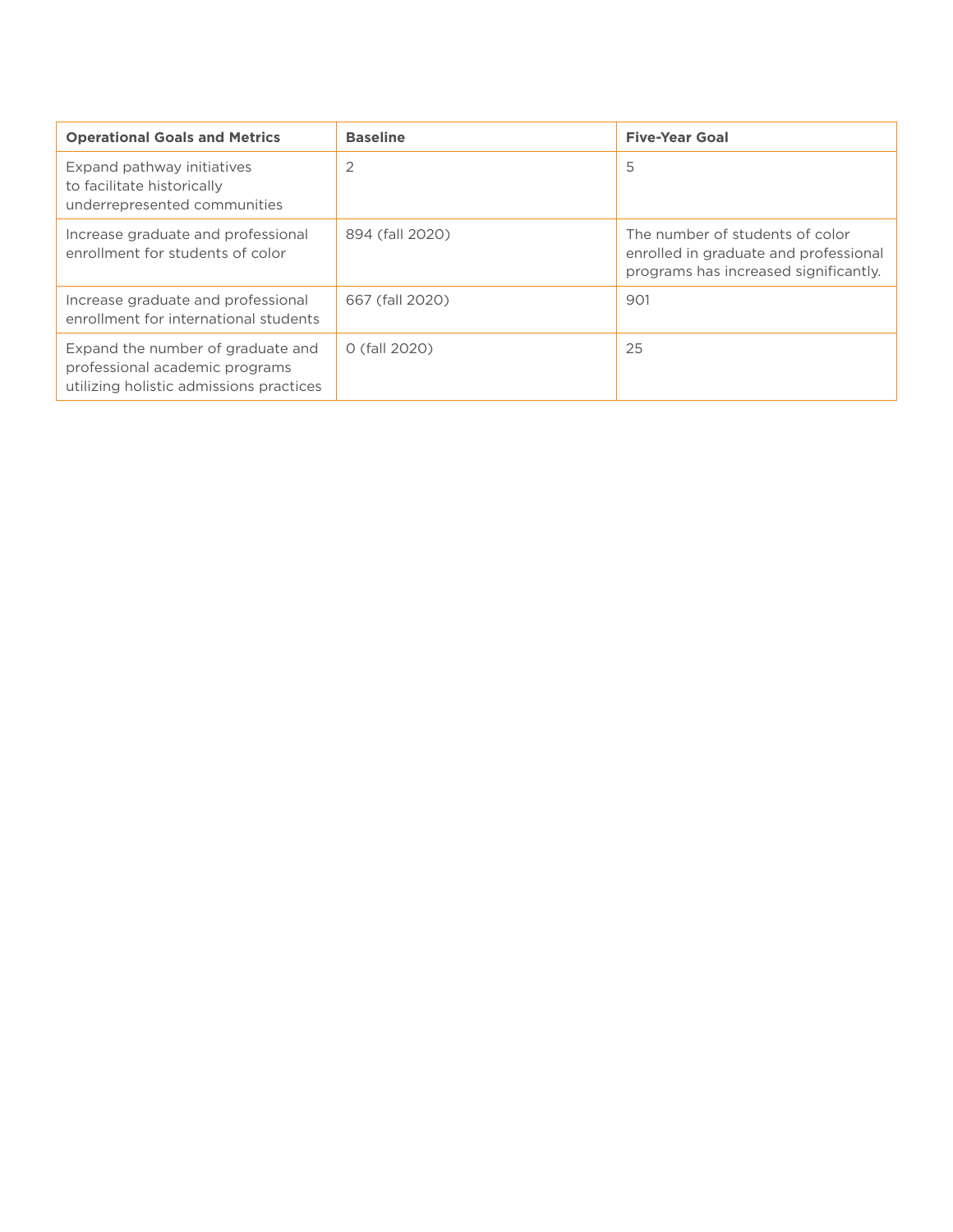# MAKING OURSELVES NIMBLE & ADAPTABLE

Empower and sustain a culture of collaboration, adaptability, and innovation

| <b>Transformational Progress</b>                                                                         | <b>Baseline</b>                                                                               | <b>Five-Year Goal</b>                                                                                                                                             |
|----------------------------------------------------------------------------------------------------------|-----------------------------------------------------------------------------------------------|-------------------------------------------------------------------------------------------------------------------------------------------------------------------|
| Implement budget allocation model                                                                        | 50% complete                                                                                  | BAM fully implemented by June<br>30, 2023, with colleges and offices<br>empowered to strategically utilize<br>their funds and accountable to<br>funding decisions |
| Complete integrated campus and<br>Cherokee Farm master plan and track<br>progress with master plan goals | Kick off November 2021                                                                        | Complete by December 2022<br>followed by quarterly reporting to<br>determine progress with goals and<br>deadlines set forth in master plan                        |
| Implement customer relations<br>management system                                                        | Planning underway                                                                             | Complete by December 31, 2024                                                                                                                                     |
| Consider, and if applicable, implement<br>revised academic structure                                     | Academic working group formed<br>and recommendations provided to<br>the chancellor on 9/30/21 | <b>TBD</b>                                                                                                                                                        |

| <b>Operational Goals and Metrics</b>                                                                              | <b>Baseline</b>                 | <b>Five-Year Goal</b>                                                                                           |
|-------------------------------------------------------------------------------------------------------------------|---------------------------------|-----------------------------------------------------------------------------------------------------------------|
| Identify at least 25 processes to review<br>and potentially update annually                                       | Scheduled to begin January 2022 | 125 processes reviewed, adjusted<br>as necessary, or recommended for<br>LEAN                                    |
| Complete at least four in-depth LEAN<br>process improvements annually and<br>measure time/money savings over time | Scheduled to begin January 2022 | 20 LEAN process improvements<br>complete with associated time and<br>money savings quantified                   |
| Map communications process flows<br>across campus in support of CRM                                               | Scheduled to begin January 2022 | June 30, 2022, completion                                                                                       |
| Integrate at least 25 IT systems to<br>increase efficiency and decrease silos                                     | Scheduled to begin January 2022 | 25 integrations; connecting systems,<br>software, and operations to allow for<br>efficient flow of information. |